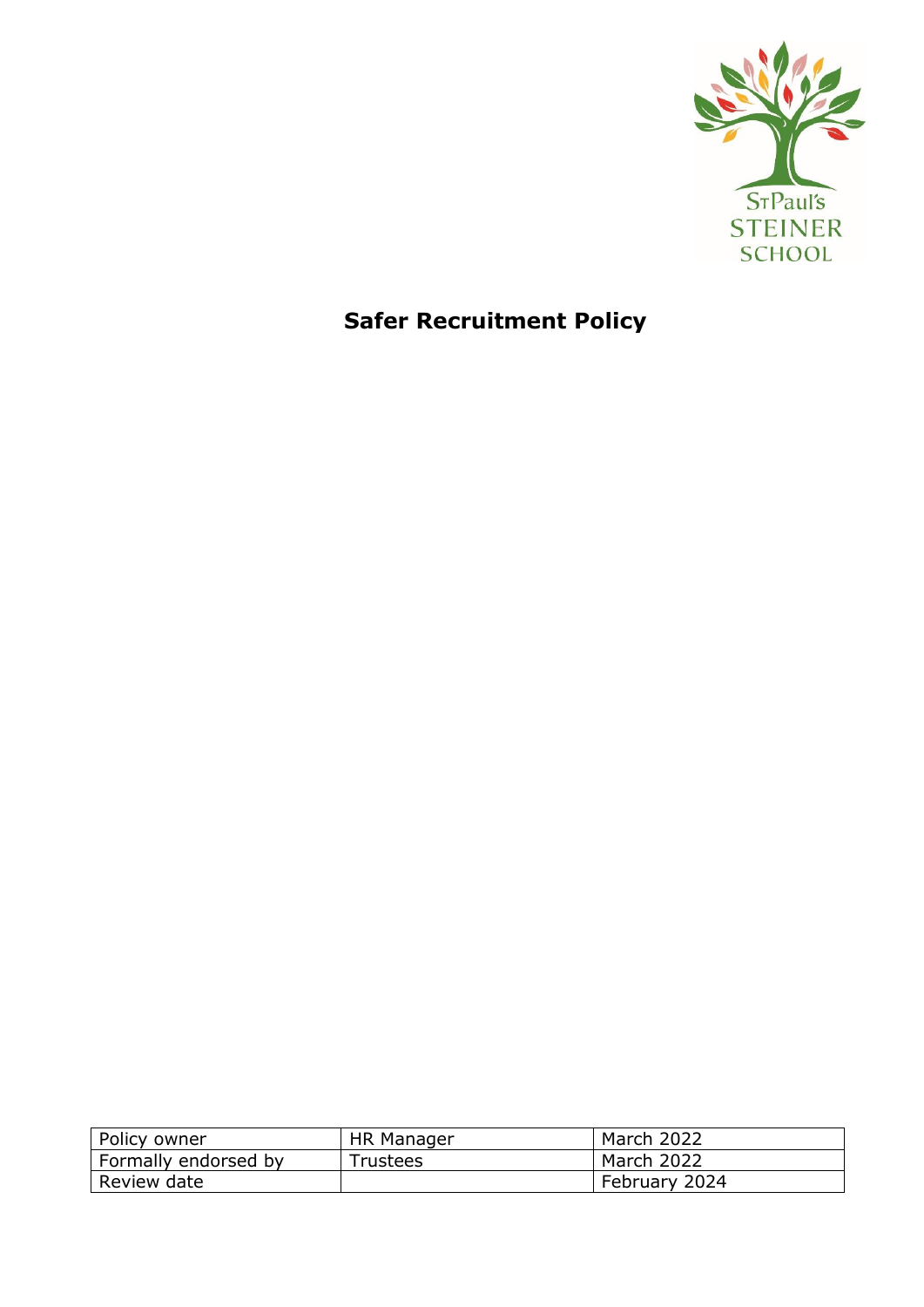## **Introduction**

In line with the School's statutory duties under the Safeguarding Vulnerable Groups Act 2006, the DfE Keeping Children Safe in Education guidance and the Protection of Freedoms Act 2012 to safeguard children, the School is required to carry out a number of checks on all staff, whether they are permanent, temporary, casual, voluntary, School-based supply or agency-based supply.

This policy does not form part of any employee's terms and conditions of employment and is not intended to have contractual effect. It is provided for guidance to all members of staff at the School who are required to familiarise themselves and comply with its contents. The School reserves the right to amend its content at any time.

# **Aims of this Policy**

The aims of the School's Safeguarding in Recruitment Policy are as follows:

- to ensure that the best possible staff are recruited on the basis of their merits, abilities and suitability for the position;
- to ensure safeguarding and promoting the welfare of children and young people is an integral factor at each stage of the recruitment and selection process;
- to adopt a safer recruitment process, which helps to promote a safe culture and complements other 'safety' elements such as health and safety and School security;
- to attract and recruit suitably skilled and motivated staff to help raise standards and reduce the risk to children and young people;
- to ensure that those that are responsible for each stage of the recruitment process demonstrate a professional approach by dealing honestly, efficiently and fairly with all applicants;
- to ensure that no job applicant is treated unfairly on any grounds including sex, sexual orientation, marital or civil partner status, pregnancy or maternity, gender reassignment, race, religion or belief, disability or age;
- to ensure compliance with all relevant recommendations and guidance including the recommendations of the DfE in the "Keeping Children Safe in Education" guidance and the Code of Practice published by the Disclosure and Barring Service;
- to ensure that the School meets its commitment to safeguarding and promoting the welfare of children and young people by carrying out all necessary pre-employment checks.

Employees involved in the recruitment and selection of staff are responsible for familiarising themselves, and complying with, the provisions of this policy.

The measures described in this policy will be applied to all who are employed to work at the School and incorporated within the scope of this policy are staff employed by contractors, supply staff, volunteers and the like who work at the School.

## **Personal Data – Single Central Record**

The School holds a central record incorporating all employed staff (and others) that have contact with children. The record is available to the Headteacher, the Chair of Trustees and the Trustee responsible for Safeguarding.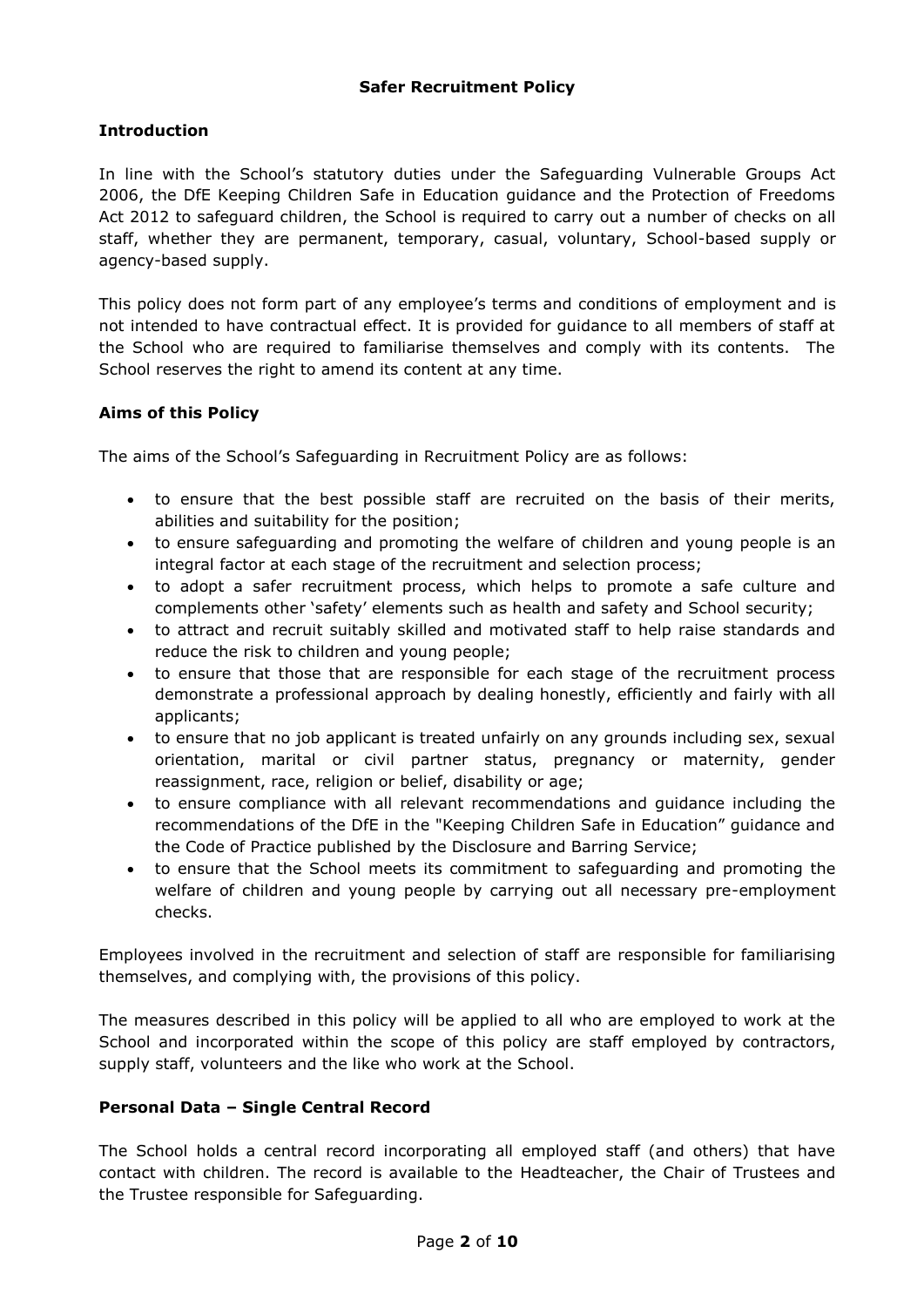The record details a range of checks as set out by the DfE, and the responsibility for the maintenance of this record is with the Headteacher, but this function can be delegated to a member of the HR Manager.

## **Equal Opportunities**

Fairness in how we recruit and select our staff plays a significant part in creating an equal opportunities environment. Our aim is that every internal and external applicant who applies for a position within the School is considered against criteria, which relates only to the requirements of the job.

## **The Recruitment and Selection Procedure - Prior to the Recruitment Process**

## **1. Documents confirming Identification**

In accordance with the recommendations of the DfE, the School carries out a number of preemployment checks in respect of all its prospective employees to ensure effective safeguarding.

All applicants who are invited to an interview will be required to bring the following evidence of identity, address and qualifications in order for the School to verify their name, date of birth and current address:

- current driving licence (including photograph) or passport or full birth certificate;
- two utility bills or statements (from different sources) less than three months old showing their name and home address;
- documentation confirming their National Insurance number (P45, P60 or National Insurance card); and
- documents confirming any educational and professional qualifications referred to in their Application Form.

These identification documents will also be sufficient to enable a Disclosure and Barring Service (DBS) check to be carried out (see below).

Where an applicant claims to have changed their name by deed poll or any other mechanism (e.g. marriage, adoption, statutory declaration) they will be required to provide documentary evidence of the change. In all cases original documents (not photocopies) must be provided.

Original documentation in respect of any specific qualifications relevant to the post (e.g. academic qualifications, vocational qualification such as the QTS or in relation to a specific subject field, First Aid or Food Hygiene) that has been entered on the application will also be required.

In the case of teaching staff and many support staff roles, references will have been sought prior to an interview and in other cases shortly thereafter. This applies to all internal applicants as well as external applicants.

School appointments are always subject to receipt of satisfactory references and satisfactory screening and vetting.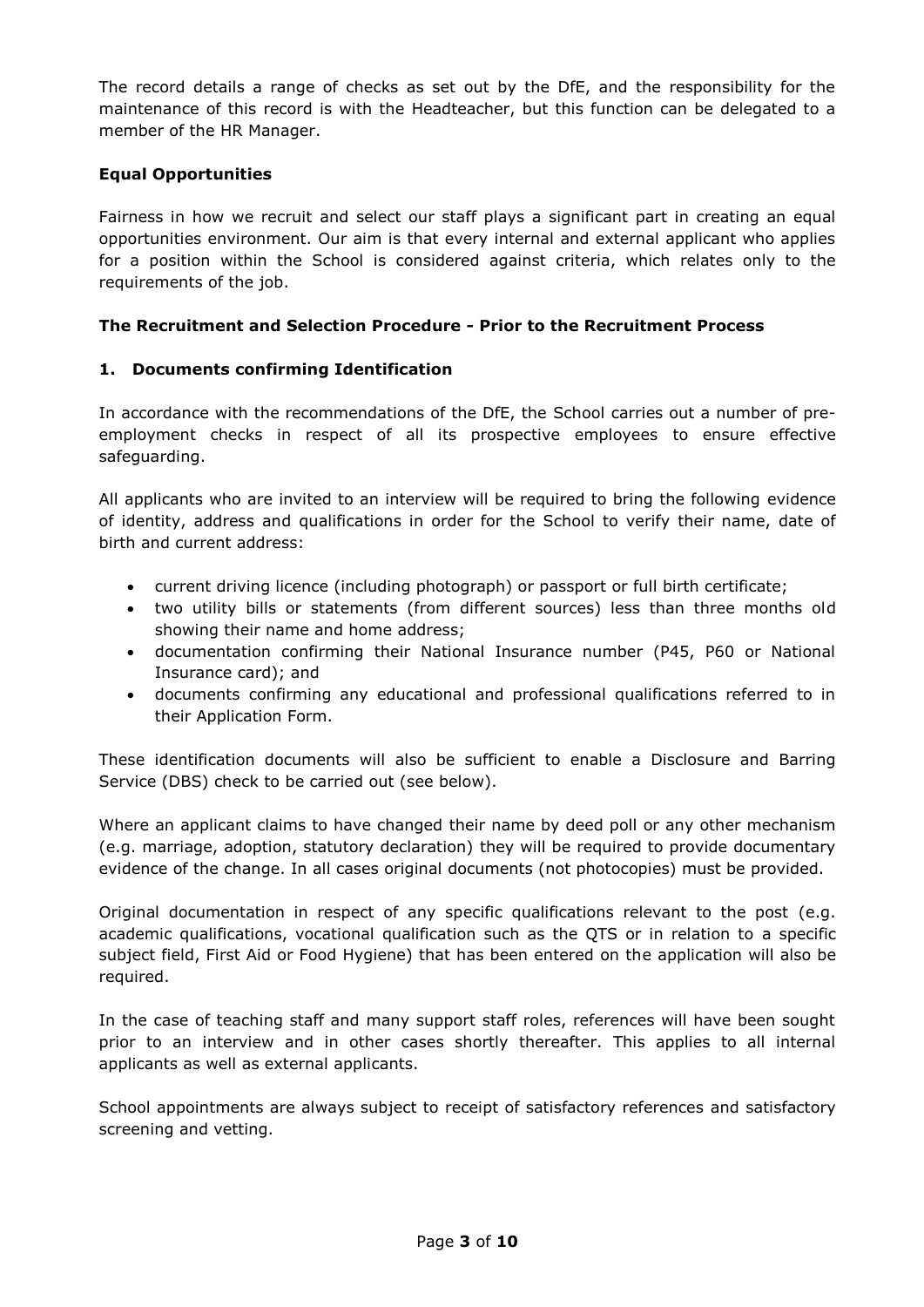# **2. Advertising**

Adverts for vacancies will demonstrate the School's commitment to safeguarding in recruitment and vetting procedures, protecting every potential applicant from unfair practice and ultimately safeguarding children as much as possible. Promoting commitment to safeguarding and child protection can act as a deterrent to would-be abusers. Thought will be given to wording, pictures and images used to ensure that they could not be considered discriminatory.

The following information will usually be included within the text of the advert:

- name of School
- post title
- hours of work
- salary (FTE for part time)
- permanent or fixed term (stating duration if fixed term).
- brief details about what the job entails and the type of skills and experience required, including responsibility for safeguarding children.
- confirmation that an Enhanced DBS Disclosure will be required.
- contact details
- starting date

## **3. Job Descriptions & Person Specification**

Job descriptions will define the purpose, duties and responsibilities of the post, as well as the qualifications and experience needed to perform the job, with particular attention to working with vulnerable groups. The Job Description and Person Specification will make reference to the School's commitment to the safeguarding of students.

All posts at the School will require an Enhanced DBS Disclosure where an individual is likely to come into direct contact with pupils.

## **4. Application Pack**

The importance of safeguarding and protecting children at the School will be promoted throughout the recruitment process in order to deter unsuitable candidates.

The School's Application Pack will normally include the following: Application Form, Job Description and Person Specification, the School's Equal Opportunities Policy, the School's Child Protection Policy and information on an Enhanced DBS check.

## **During the Recruitment Process**

## **1. Interview**

The interview will assess the merits of each candidate against the job requirements and will explore their suitability to work with children. A face-to-face interview will always be carried out as part of the recruitment process unless exceptional circumstances apply.

The Interview panel will consist of a minimum of **two** interviewers, one of whom will be the safeguarding representative who will have completed their safer recruitment training. Where the interview is for a teaching post, the Headteacher will form part of the interview panel.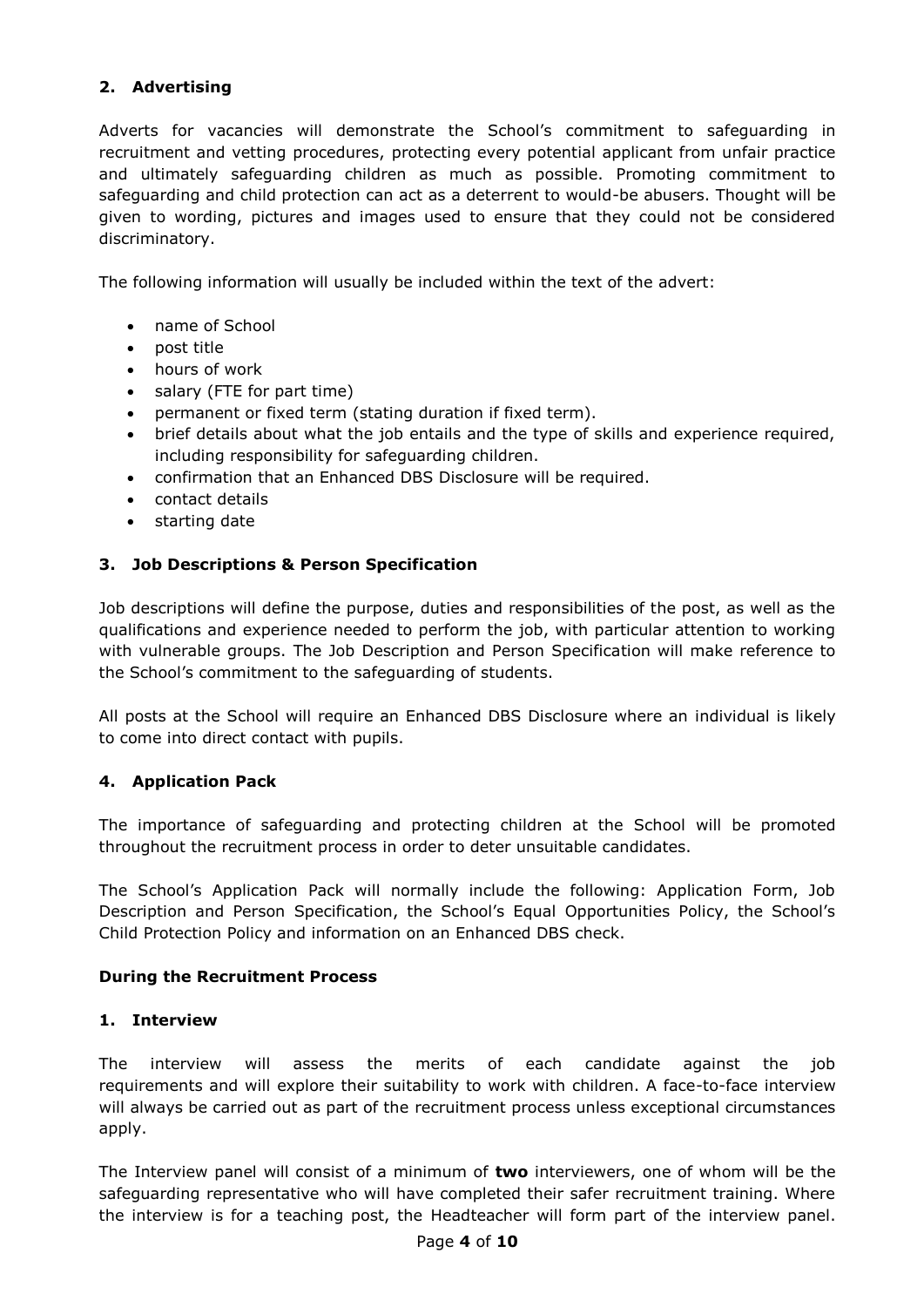Where the interview is for a support staff post, the Headteacher will form part of the selection panel.

# **Interviews Conducted by Video Conference:**

In exceptional circumstances, interviews via video conferencing may take place. Such interviews should not be recorded or stored. The interviewee should be informed of this in the invitation to interview.

Candidates should be sent a request for ID (including photo ID) prior to the video interview to ensure that the person who is applying is the person who is interviewed.

# **1. English Fluency**

Employees working in any role that requires them to communicate with pupils, parents, guardians, staff and / or members of the community, must be able to speak fluent English to enable the effective performance of the role and to ensure that they are able to abide by their safeguarding responsibilities.

The fluency duty does not create a higher standard than already required for Teachers at the School who are already annually appraised against the school's appraisal criteria.

# **2. Conditional Offer of Employment**

Any offer of employment with the School will be conditional on the satisfactory completion of the following:

- the receipt of at least two satisfactory references:
- satisfactory Enhanced DBS Disclosure and where the appointee has lived outside the United Kingdom, a certificate of good conduct (or equivalent) if applicable;
- where applicable, satisfactory DBS checks in respect of the Children's and Adult's Barred List;
- confirmation of the candidate's medical fitness (through a pre-employment health check);
- verification of qualifications by the individual by providing original certificates;
- verification of professional status where required;
- verification that the candidate has not been prohibited from teaching or carrying out teaching work by the Teaching Regulation Agency where relevant;
- verification that the candidate has not been prohibited from carrying out management work where relevant;
- Letter of professional standing from the overseas professional regulating authority where relevant;
- verification of the candidate's identity;
- verification of the candidate's right to work in the UK.

A record will be kept to show that the above checks have been carried out for all employees.

The details of checks will be reported to the police and/or the Disclosure and Barring Service (DBS) if:

- the DBS disclosure shows that an applicant has been disqualified from working with children;
- an applicant has provided false information in, or in support of, their application; or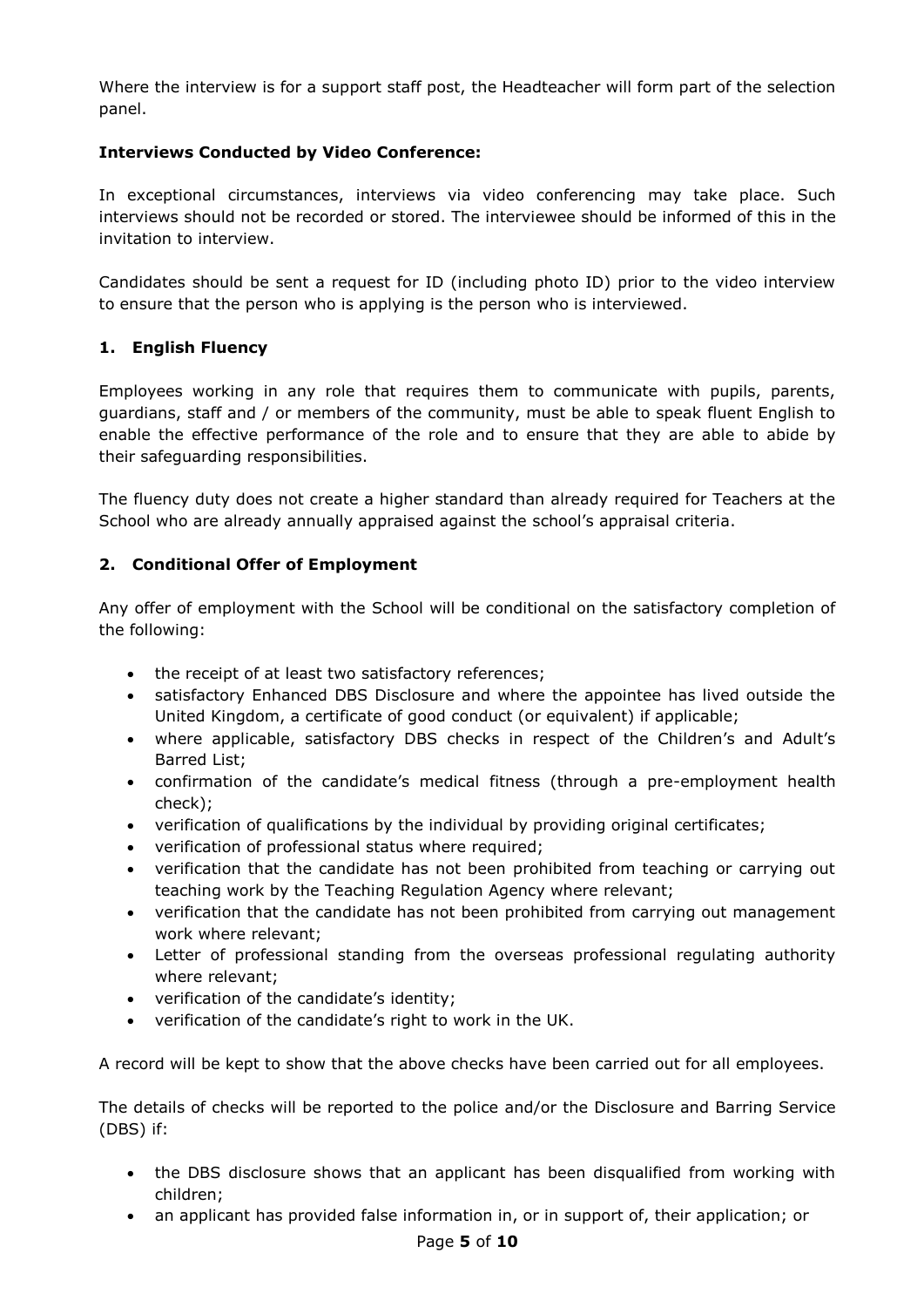there are serious concerns about an applicant's suitability to work with children gained from other legitimate information sources (e.g. references).

# **Pre-employment Checks**

# **1. References**

The purpose of obtaining a reference is to ensure that the School has objective and factual information to support appointment decisions. References will normally be taken up on shortlisted candidates prior to interview including staff who may already be employed by the School.

All offers of employment will be subject to the receipt of a minimum of two references which the School deems satisfactory, one of which must be from the applicant's current or most recent employer. If the current/most recent employment does/did not involve work with children, then the second referee should be from the employer with whom the applicant most recently worked with children. Neither referee should be a relative or someone known to the applicant solely as a friend.

All referees will be asked whether they believe the applicant is suitable for the job for which they have applied and whether they have any reason to believe that the applicant is unsuitable to work with children. All referees will be sent a copy of the Job Description and Person Specification for the role that the applicant has applied for. If the referee is a current or previous employer, they will also be asked to confirm the following:

- the applicant's dates of employment, salary, job title/duties, the reason for leaving, performance, sickness and disciplinary record;
- whether the applicant has ever been the subject of disciplinary procedures involving issues related to the safety and welfare of children (including any in which the disciplinary sanction has expired);
- whether any allegations or concerns have been raised about the applicant that relate to the safety and welfare of children or young people or behaviour towards children or young people;
- The School will only accept references obtained directly from the referee and it will not rely on references or testimonials provided by the applicant or on open references or testimonials;
- The School will compare all references with any information given on the application form. Any discrepancies or inconsistencies in the information will be taken up with the applicant before any appointment is confirmed.

# **2. Criminal Record Check**

Due to the nature of the work, the School applies for criminal record certificates from the Disclosure and Barring Service ("DBS") in respect of all prospective staff members and volunteers.

The type of check that may be requested from the DBS will depend on the nature of the position. If the individual is applying for a position that may provide them with an opportunity to engage in regulated activity with children, then an Enhanced Check with Barred List will be required. This check will contain details of all convictions, adult cautions, reprimands or warnings (except those which are "protected" as defined in the Rehabilitation of Offenders Act 1974 (Exceptions) Order 1975 (Amendment) (England and Wales) Order 2013 and amended in 2020) held on the Police National Computer.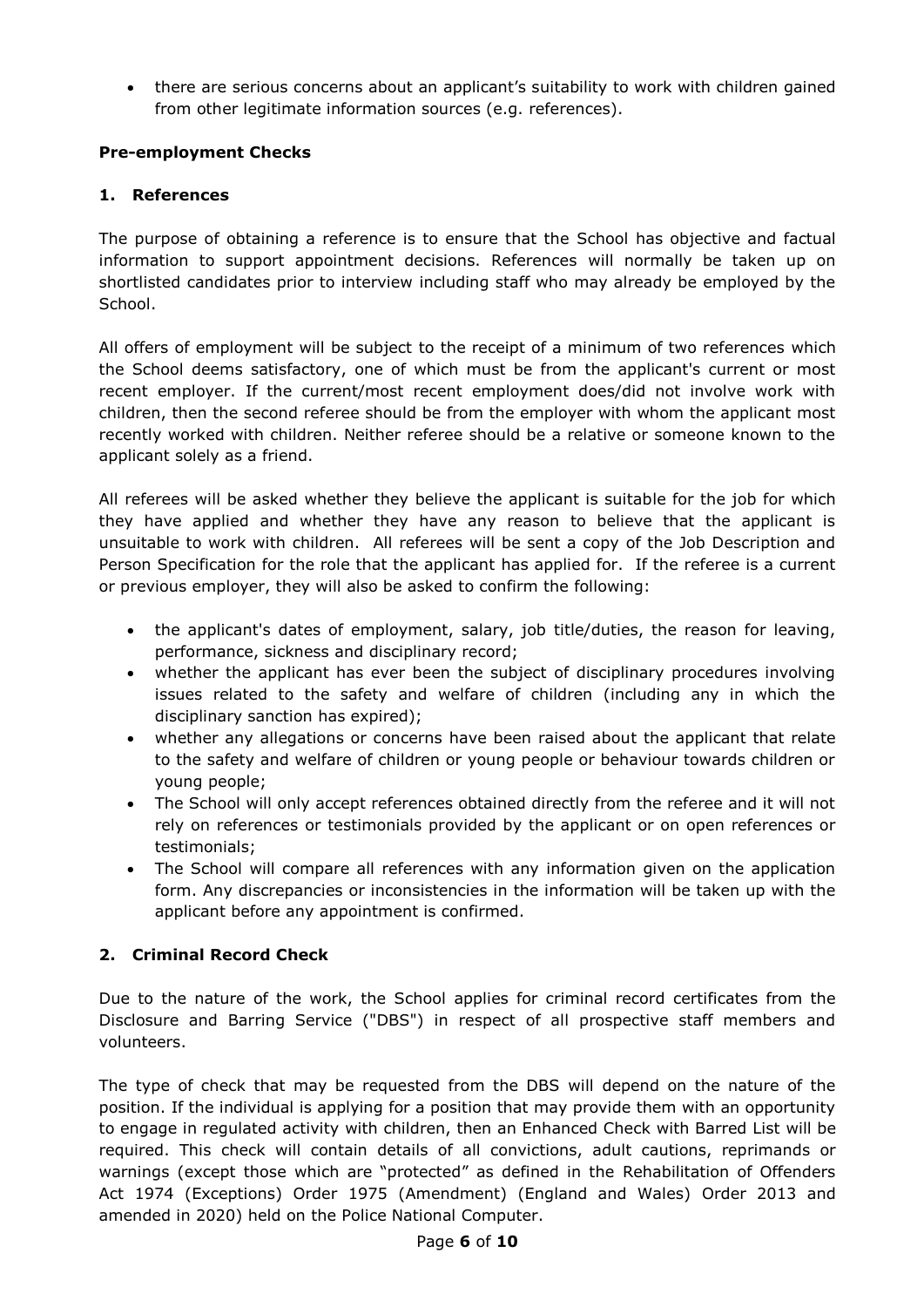The Enhanced Check with Barred List will also reveal whether the individual is barred from working with children by virtue their inclusion on the lists of those considered unsuitable to work with children.

An Enhanced Check may also contain non-conviction information from local police records and/or protected information (as defined above) which the police consider may be relevant to the work the individual will be undertaking.

Applicants with recent periods of overseas residence and those with little or no previous UK residence may also be asked to apply for the equivalent of a Disclosure if one is available in the relevant jurisdiction(s).

Should DBS clearance be delayed and employment commence before it is received, the School may agree to the individual commencing work but before doing so shall obtain a barred list check (where required), undertake a Risk Assessment on the prospective member of staff concerned and make arrangements as appropriate for the member of staff to be paired with or supervised by another member staff who has received DBS clearance.

## **Volunteers, Agencies and Agency Staff**

The School expects supply/temporary worker agencies/contractors that are used by the School to register with the Enhanced DBS Disclosure on their own account and to follow this policy or their own comparable policy. **Proof of registration will be required before the School will commission services from any such organisation.**

The agency must provide evidence of the checks carried out on their central record.

The agency must also ensure that the supply staff member is aware that they have to bring in their DBS Certificate, proof of qualifications (e.g. QTS Certificate) and identification documents (proving their name, date of birth and address) on the first day of their supply work for the School.

The School reserves the right to terminate the contract with the agency and send home an agency staff member without notice should these terms of safe recruitment practice be breached by the agency or the member of agency staff. In this instance, the School will not be liable for any charges connected to the booking.

All Volunteers who have direct contact with children on a regular basis will be required to have a DBS check. HR Manager will apply a risk assessment to assess the need for an enhanced DBS check on an individual basis.

## **Suitability declaration form (disqualification)**

In accordance with the DfE Disqualification under the Childcare Act 2006 guidance regarding the Childcare Act 2006 schools are specifically required to establish that members of staff are not disqualified from working with children who have not yet reached the age of 8 in order to comply with the Childcare Act 2006 and the Childcare (Disqualification) and Childcare (Early Years Provision Free of Charge) (Extended Entitlement) (Amendment) Regulations 2018.

Individuals employed within one of the 'relevant settings' listed below, will be required to complete and submit a Self-declaration and disclosure form upon, declaring that they are not disqualified from undertaking such work upon appointment: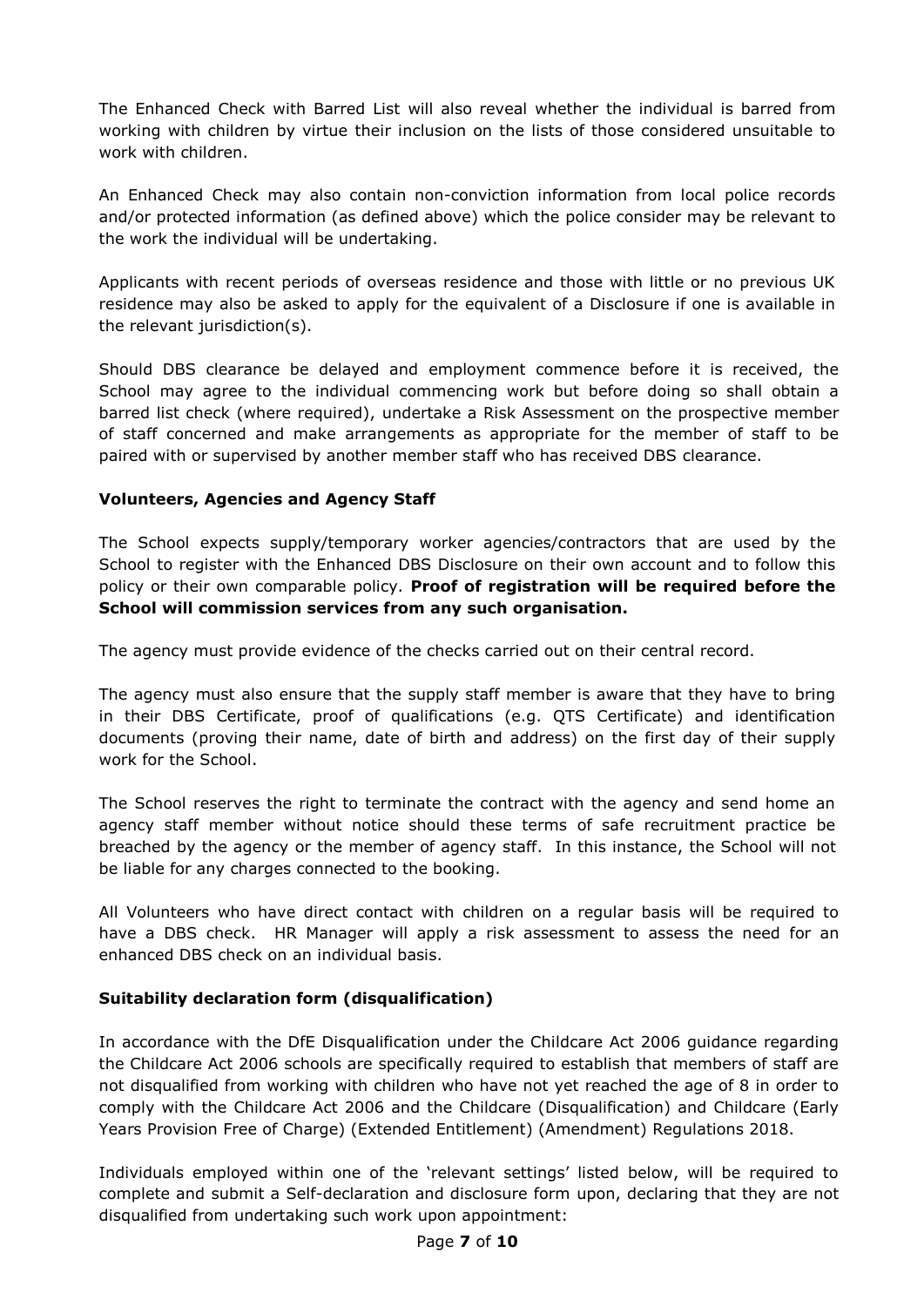- Staff providing childcare to a child from birth until 1 September following a child's fifth birthday. This will include staff who provide education in nursery and reception classes (kindergarten) and/or any supervised activity for these children, which occurs during or outside of school hours, such as lunch clubs and after school clubs provided by the School.
- Individuals providing childcare to children aged between 5 and 8 years old outside of an education setting. This means staff providing lunch clubs or after school provision for children within this age bracket. It does not include staff who teach these children during the school day, nor does it include any extended school hours for co-curricular learning activities such as the School's choir or a sports team.
- Staff directly concerned with the management of the above childcare. This includes the Headteacher, and may also include other members of the School's leadership team and any manager, or leader to volunteer responsible for the day-to-day management of the provision.

Should you need to, you can find out more about disqualification in the Department for Education's guidance: [https://www.gov.uk/government/publications/disqualification-under](https://www.gov.uk/government/publications/disqualification-under-the-childcare-act-2006)[the-childcare-act-2006](https://www.gov.uk/government/publications/disqualification-under-the-childcare-act-2006)

## **Rehabilitation of Offenders Disclosure**

The School will not unfairly discriminate against any applicant for employment on the basis of conviction or other details revealed. The School makes appointment decisions on the basis of merit and ability. If an applicant has a criminal record this will not automatically debar him/her from employment within the School. Instead, each case will be decided on its merits in accordance with the objective assessment criteria.

In view of the fact that all positions within the School will amount to "regulated positions", all applicants for employment must declare all previous convictions and adult cautions (except those which are "protected" as defined in the Rehabilitation of Offenders Act 1974 (Exceptions) Order 1975 (Amendment) (England and Wales) Order 2013 and amended in 2020). A failure to disclose a previous conviction or adult caution may lead to an application being rejected or, if the failure is discovered after employment has started, may lead to summary dismissal on the grounds of gross misconduct. A failure to disclose a previous conviction may also amount to a criminal offence.

Under the relevant legislation, it is unlawful for the School to employ anyone who is included on the lists, maintained by the DfE and the Department of Health, of individuals who are considered unsuitable to work with children. In addition, it will also be unlawful for the School to employ anyone who is the subject of a disqualifying order made on being convicted or charged with the following offences against children: murder, manslaughter, rape, other serious sexual offences, grievous bodily harm or other serious acts of violence.

It is a criminal offence for any person who is disqualified from working with children to attempt to apply for a position within the School. If:

- the School receives an application from a disqualified person;
- is provided with false information in, or in support of an applicant's application; or
- the School has serious concerns about an applicant's suitability to work with children,

it will report the matter to the Police, DBS and/or the DfE.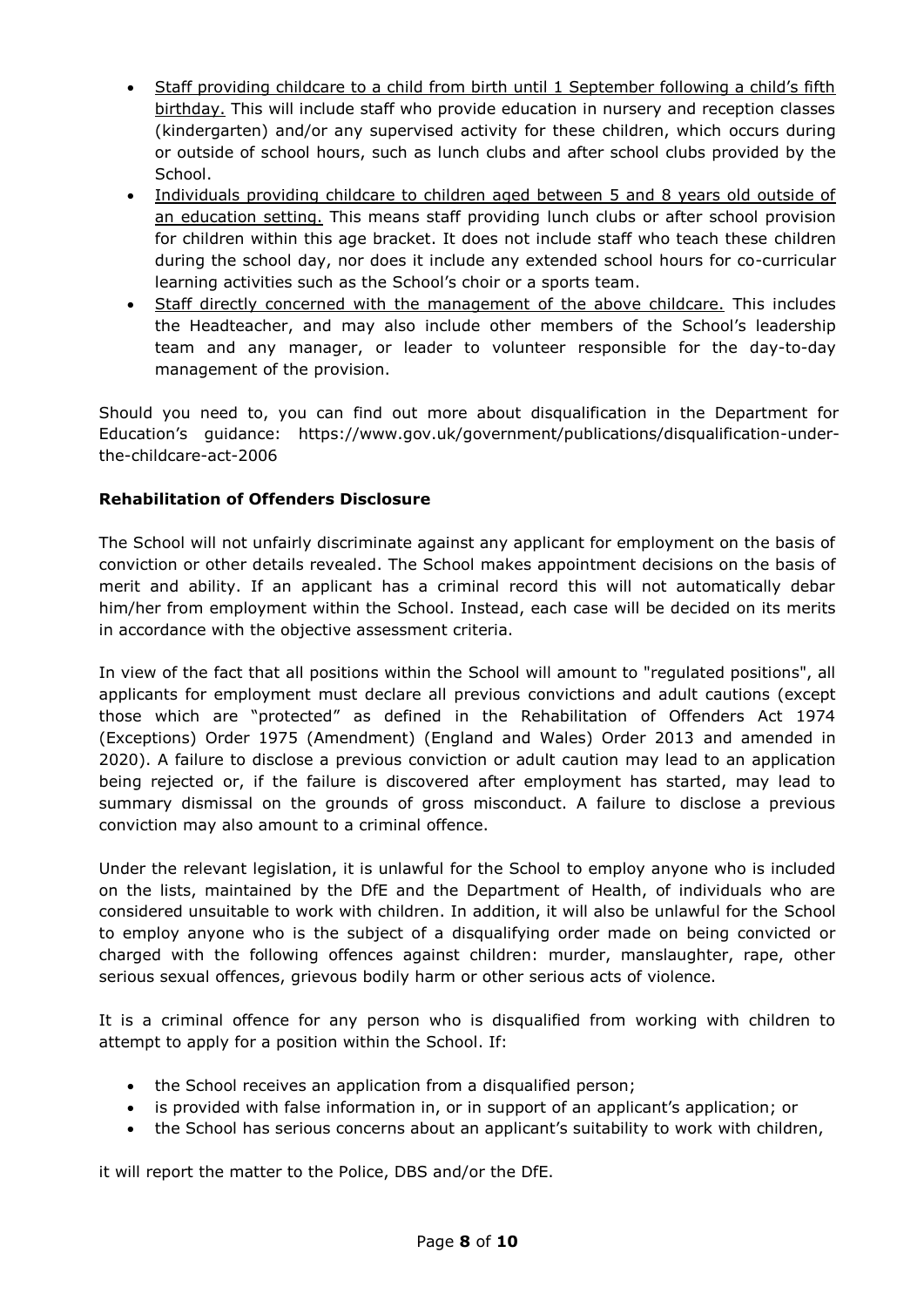## **1. Assessment Criteria**

In the event that relevant information (whether in relation to previous convictions or otherwise) is volunteered by an applicant during the recruitment process or obtained through a disclosure check, the School will consider the following factors before reaching a recruitment decision:

- whether the conviction or other matter revealed is relevant to the position in question;
- the seriousness of any offence or other matter revealed;
- the length of time since the offence or other matter occurred;
- whether the applicant has a pattern of offending behaviour or other relevant matters;
- whether the applicant's circumstances have changed since the offending behaviour or other relevant matters; and
- the circumstances surrounding the offence and the explanation(s) offered by the convicted person.

If the post involves regular contact with children, it is the School's normal policy to consider it high risk to employ anyone who has been convicted at any time of any the following offences:

- against adults: murder, manslaughter, rape, other serious sexual offences, grievous bodily harm or other serious acts of violence;
- against children or adults: serious class A drug-related offences, robbery, burglary, theft, deception or fraud.

If the post involves access to money or budget responsibility, it is the School's normal policy to consider it a high risk to employ anyone who has been convicted at any time of robbery, burglary, theft, deception or fraud.

If the post involves some driving responsibilities, it is the School's normal policy to consider it a high risk to employ anyone who has been convicted of drink driving within the last 10 years.

## **2. Assessment Procedure**

In the event that relevant information (whether in relation to previous convictions or otherwise) is volunteered by an applicant during the recruitment process or obtained through a disclosure check, the School will carry out a risk assessment by reference to the criteria set out above. The assessment form must be signed by the Principal of the School before a position is offered.

If an applicant wishes to dispute any information contained in a Disclosure, they can do so by contacting the DBS directly. In cases where the applicant would otherwise be offered a position were it not for the disputed information, the School will, where practicable, defer a final decision about the appointment until the applicant has had a reasonable opportunity to challenge the Disclosure information.

## **3. Retention and Security of Disclosure Information**

The School's policy is to observe the guidance issued or supported by the DBS on the use of Disclosure information.

In particular, the School will: